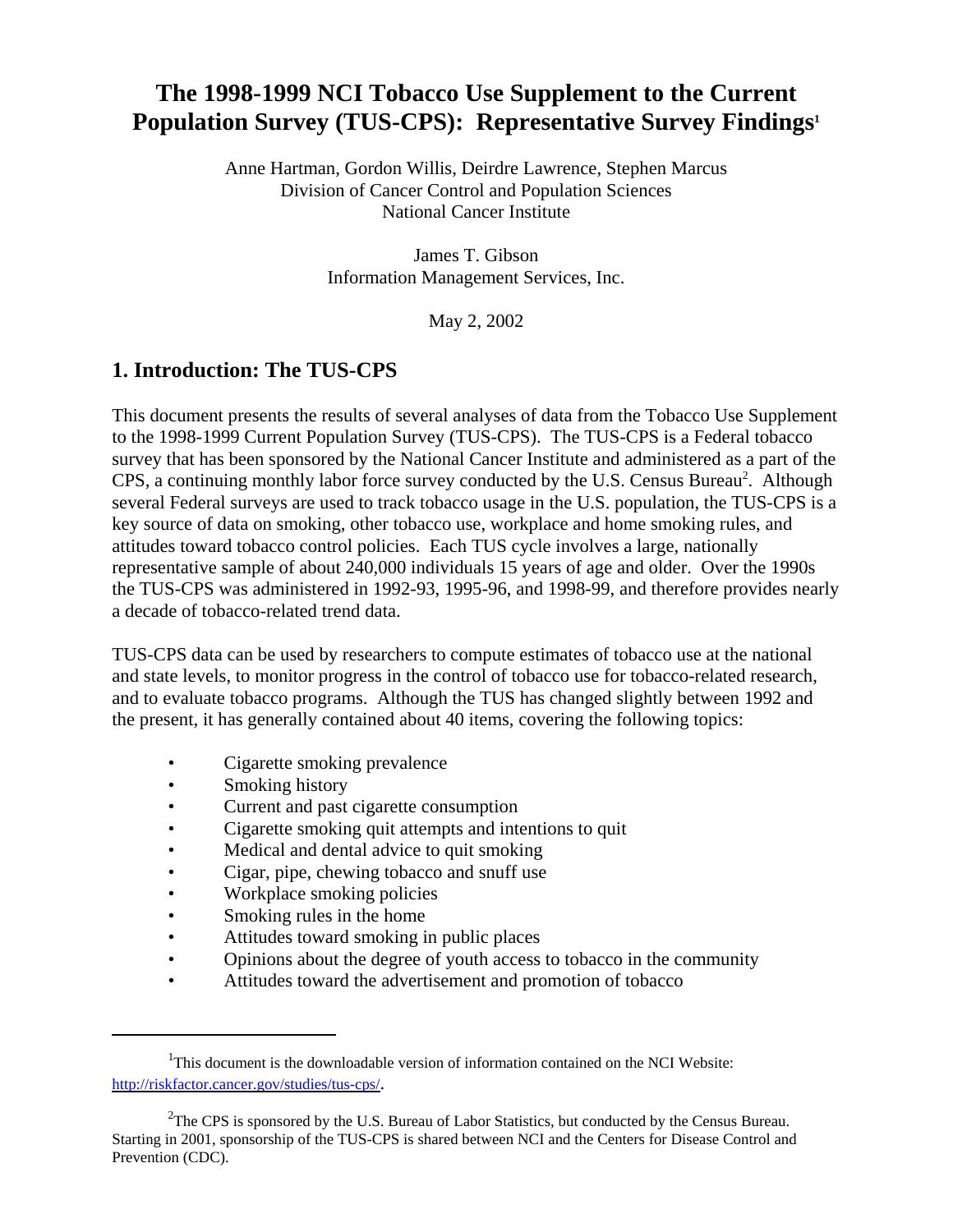Results of analyses of past Tobacco Use Supplements are contained in NCI's Tobacco Monographs and in other scientific and technical publications (see Section 4 of this document: *Additional reports based on TUS-CPS data*).

For more detailed information about the TUS-CPS, including instructions for obtaining 1998- 1999 or earlier data files, and for a summary of plans for surveys conducted between 2000 - 2009, see: http://riskfactor.cancer.gov/studies/tus-cps/.

### **2. Sample data tables**

The tables presented in this report summarize several key analyses of the 1998-1999 TUS-CPS data files, and are intended to provide, to potential data users, examples of the types of information that are available, in the hope of encouraging further analysis. Tables 1-4 contain simple parameter estimates (percentages), but omit measures of variance or confidence intervals; these may be computed by accessing the Census Bureau's technical documentation (available on the Internet through the Website listed above).

*2.1. Smoking prevalence*. As an example of the analysis of cigarette smoking prevalence, Table 1 contains estimates for several categories of smoking behavior. Smoking status was determined by asking: *"Do you now smoke cigarettes everyday, some days, or not at all?"3* Current smoking is therefore represented as the sum of Everyday and Some-day smoking. Former smokers are defined as those who have smoked 100 or more cigarettes, but who were no longer smoking at the time of the interview, and Never smokers were defined as those who had smoked less than 100 cigarettes in their lifetime. Notes pertaining to region, race/ethnicity, and data weighting are contained in Section 3.

 $3$ Respondents are first asked "Have you smoked at least 100 cigarettes in your entire life," and those who answer yes are then asked whether they smoke everyday, some days, or not at all.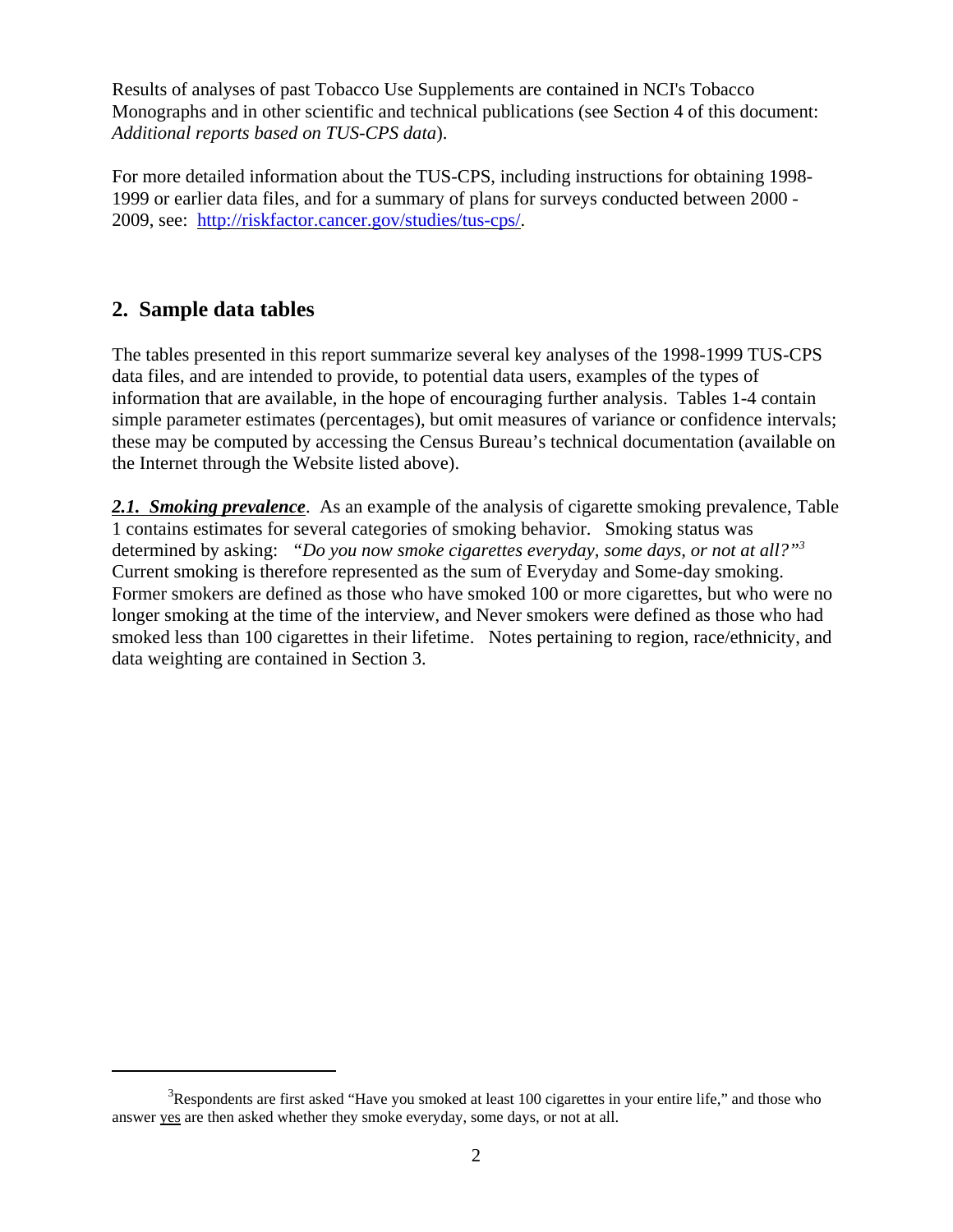|                 | <b>Smoking Status (%)</b> |      |                    |        |              |                                |                              |
|-----------------|---------------------------|------|--------------------|--------|--------------|--------------------------------|------------------------------|
|                 | $Current = Every +$       | day  | <b>Some</b><br>day | Former | <b>Never</b> | Population<br>Size (thousands) | <b>Sample</b><br><b>Size</b> |
| <b>Total</b>    | 21.4                      | 17.5 | 4.0                | 21.4   | 57.2         | 197,365                        | 224,902                      |
| <b>Male</b>     | 24.0                      | 19.6 | 4.5                | 25.0   | 51.0         | 94,369                         | 105,176                      |
| <b>Female</b>   | 19.1                      | 15.5 | 3.6                | 18.1   | 62.9         | 102,996                        | 119,726                      |
| <b>Region:</b>  |                           |      |                    |        |              |                                |                              |
| Northeast       | 21.0                      | 17.1 | 3.8                | 23.0   | 56.0         | 38,222                         | 47,161                       |
| Midwest         | 23.5                      | 19.6 | 4.0                | 21.8   | 54.7         | 45,707                         | 53,343                       |
| South           | 22.3                      | 18.5 | 3.8                | 20.2   | 57.6         | 69,847                         | 69,139                       |
| West            | 18.3                      | 13.8 | 4.5                | 21.4   | 60.2         | 43,589                         | 55,259                       |
| Race/Ethnicity: |                           |      |                    |        |              |                                |                              |
| White           | 22.5                      | 18.9 | 3.6                | 24.4   | 53.1         | 145,958                        | 175,378                      |
| <b>Black</b>    | 21.6                      | 16.5 | 5.1                | 13.0   | 65.5         | 22,513                         | 20,487                       |
| Amer. Indian /  |                           |      |                    |        |              |                                |                              |
| Alaska Native   | 33.4                      | 26.8 | 6.6                | 20.3   | 46.3         | 1,477                          | 2,372                        |
| Asian / Pacific |                           |      |                    |        |              |                                |                              |
| Islander        | 12.7                      | 9.6  | 3.2                | 11.0   | 76.3         | 7,297                          | 8,027                        |
| Hispanic        | 15.5                      | 9.9  | 5.6                | 12.7   | 71.7         | 20,120                         | 18,638                       |
| Age:            |                           |      |                    |        |              |                                |                              |
| 18-24           | 23.0                      | 17.5 | 5.5                | 6.5    | 70.6         | 25,391                         | 25,231                       |
| 25-44           | 25.0                      | 20.1 | 4.9                | 14.9   | 60.1         | 82,422                         | 91,874                       |
| $45 - 64$       | 22.1                      | 18.7 | 3.4                | 28.6   | 49.2         | 57,366                         | 68,022                       |
| $65+$           | 9.9                       | 8.2  | 1.7                | 36.8   | 53.3         | 32,186                         | 39,775                       |
| Education**     |                           |      |                    |        |              |                                |                              |
| $<$ 12 years    | 25.8                      | 21.8 | 4.0                | 22.6   | 51.6         | 28,372                         | 31,859                       |
| 12 years        | 26.7                      | 22.8 | 4.0                | 23.7   | 49.6         | 56,211                         | 66,265                       |
| $13-15$ years   | 22.0                      | 17.9 | 4.1                | 25.3   | 52.7         | 42,586                         | 49,988                       |
| $16+$ years     | 10.6                      | 7.6  | 3.1                | 22.4   | 67.0         | 44,806                         | 51,559                       |

*Table 1. 1998-1999 Tobacco Use Supplement, Current Population Survey (TUS-CPS): Smoking status - Estimates of the percentage of the U.S. household population, 18 or older, within smoking category.\**

\*Based on the 1998-1999 CPS Tobacco Use Supplement questions:

 a) Have you smoked at least 100 cigarettes in your entire life?; and b) Do you now smoke cigarettes every day, some days, or not at all?

 \*\*For analysis involving educational level, only respondents 25 or older are included, as many respondents between 18 and 24 have not yet completed formal education/training.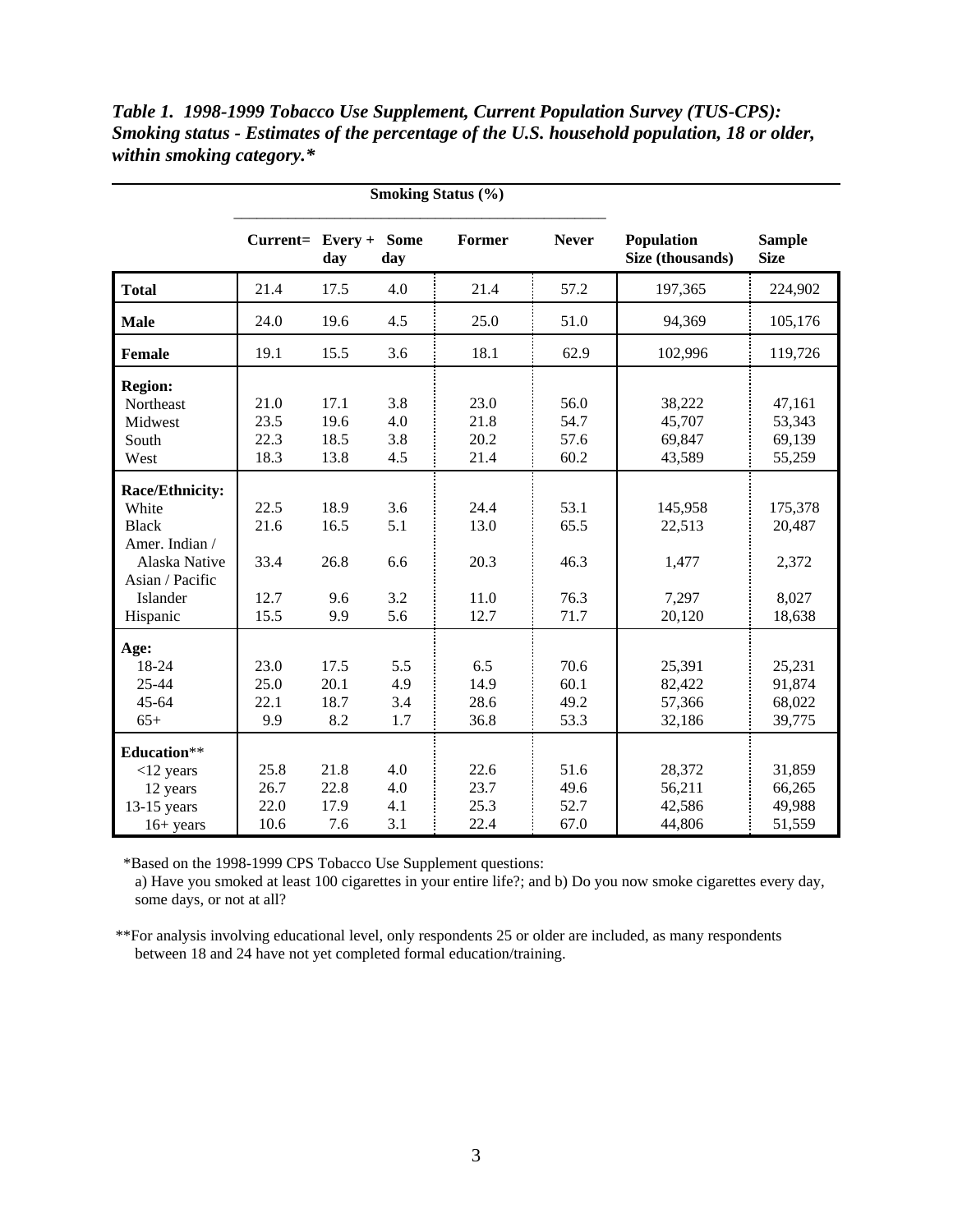*2.2 Smoking restriction at home and at work*. Table 2 reflects the percentage of survey respondents self-reporting: a) that smoking is not allowed inside their home, and b) that cigarette smoking is not allowed in their place of business.

Home-ban values are determined from the item: *"Which statement best describes the rules about smoking in your home: No one is allowed to smoke anywhere, smoking is permitted in some places or at some times, or smoking is permitted anywhere?"* Responses of "No one is allowed to smoke anywhere" are tabulated for this table.

Restriction of smoking at work was determined by asking respondents who worked indoors (and who were not self-employed or otherwise working in home environments) three questions (see Table footnote for question wording).

*Table 2. 1998-1999 Tobacco Use Supplement, Current Population Survey (TUS-CPS): Estimates of the percentage of the 18+ population living in households in which cigarette smoking is not allowed, and working in environments in which smoking is not allowed.* 

|                                                                                                            | Smoking not<br>allowed at<br>home* $(\% )$ | <b>Population</b><br><b>Size</b><br>(thousands) | <b>Sample</b><br><b>Size</b>         | Smoking not<br>allowed at<br>work** $(%$ | <b>Population</b><br><b>Size</b><br>(thousands) | <b>Sample</b><br><b>Size</b>         |
|------------------------------------------------------------------------------------------------------------|--------------------------------------------|-------------------------------------------------|--------------------------------------|------------------------------------------|-------------------------------------------------|--------------------------------------|
| <b>Total</b>                                                                                               | 61.1                                       | 195,777                                         | 174,189                              | 68.9                                     | 94,727                                          | 81,602                               |
| <b>Male</b>                                                                                                | 60.0                                       | 93,631                                          | 74,809                               | 63.5                                     | 44,463                                          | 33,733                               |
| <b>Female</b>                                                                                              | 62.1                                       | 102,146                                         | 99,380                               | 73.7                                     | 50,264                                          | 47,869                               |
| <b>Region:</b><br>Northeast<br>Midwest<br>South<br>West                                                    | 59.4<br>54.4<br>59.7<br>71.8               | 37,767<br>45,361<br>69,302<br>43,347            | 35,626<br>42,573<br>53,658<br>42,332 | 72.3<br>65.4<br>66.5<br>73.9             | 18,241<br>23,547<br>32,856<br>20,084            | 16,866<br>21,365<br>24,288<br>19,083 |
| Race/Ethnicity:<br>White<br><b>Black</b><br>Amer. Indian /<br>Alaska Native<br>Asian / Pacific<br>Islander | 59.5<br>57.1<br>51.8<br>73.7               | 144,640<br>22,442<br>1,632<br>7,109             | 138,676<br>15,500<br>1,817<br>5,077  | 69.5<br>68.8<br>59.3<br>70.6             | 69,617<br>11,263<br>687<br>3,935                | 64,610<br>7,414<br>748<br>2,770      |
| Hispanic                                                                                                   | 73.6                                       | 19,954                                          | 13,119                               | 64.3                                     | 9,226                                           | 6,060                                |

 \*Based on question: "Which statement best describes the rules about smoking in your home: No one is allowed to smoke anywhere, smoking is permitted in some places or at some times, or smoking is permitted anywhere."

<sup>\*\*</sup> Assessed by asking: "Does your place of work have an official policy that restricts smoking in any way?"; "Which of these best describes your place of work's smoking policy for indoor public or common areas, such as lobbies, rest rooms, and lunch rooms?"; and "Which of these best describes your place of work's smoking policy for work areas" [with response categories: "Not allowed in *any* (public/work) areas/Allowed in *some* (public/work) areas/Allowed in *all* (public/work) areas"].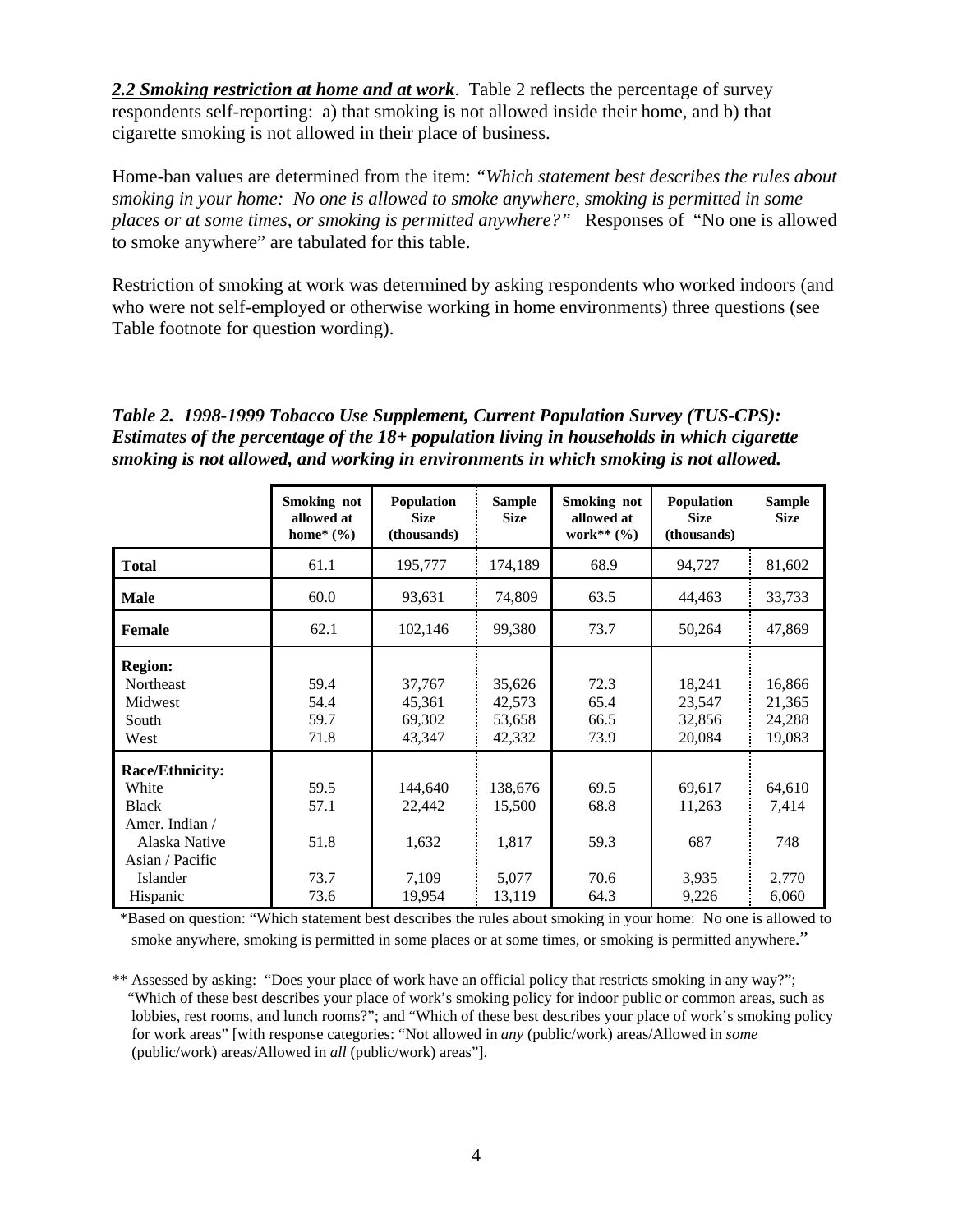2.3. Attitudes toward cigarette smoking in *public places*. Table 3 illustrates the percentage of the household population believing that each of a variety of public areas should be smoke-free. The values presented are determined by tabulating answers of "not allowed at all" from the TUS-CPS question: *"In (PUBLIC AREA), do you think that smoking should be allowed in all areas, allowed in some areas, or not allowed at all?"* 

*Table 3. 1998-1999 Tobacco Use Supplement, Current Population Survey (TUS-CPS): Attitudes toward smoking in public places-- Estimates of the percentage of the U.S. household population, 18 or older, who believe that public areas should be smoke-free.\** 

| <b>Public area:</b>                     | Total $(\% )$ | Male $(\% )$ | Female $(\% )$ |
|-----------------------------------------|---------------|--------------|----------------|
| <b>Restaurants</b>                      | 51.9          | 48.9         | 54.6           |
| <b>Hospitals</b>                        | 83.0          | 81.2         | 84.7           |
| <b>Indoor work areas</b>                | 68.2          | 63.4         | 72.5           |
| <b>Bars and cocktail</b><br>lounges     | 29.8          | 27.1         | 32.3           |
| <b>Indoor sporting</b><br>events        | 71.7          | 67.8         | 75.2           |
| <b>Indoor shopping</b><br>malls         | 69.4          | 66.0         | 72.5           |
| <b>Population size**</b><br>(thousands) | 191,095       | 91,770       | 99,325         |
| Sample size**                           | 169,732       | 73,218       | 96,514         |

 \*Assessed by asking: "In (PUBLIC AREA), do you think that smoking should be allowed in all areas, allowed in some areas, or not allowed at all?"

\*Table was updated in May 2002.

\*\*Based on sample size applying to the item in the series having the fewest respondents providing other than a Don't Know or Refusal response.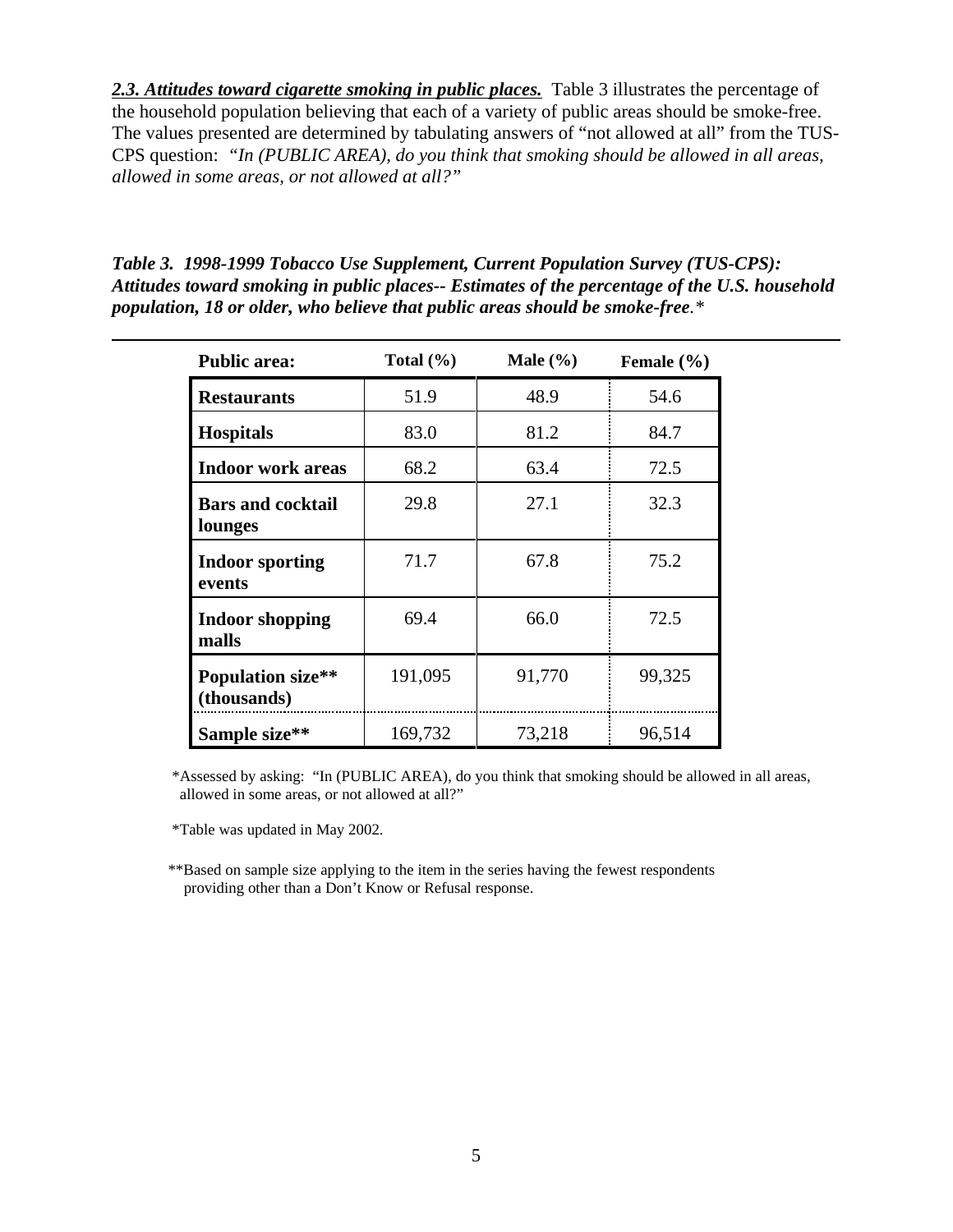*2.4. Cigarette smoking cessation behavior***.** Two measures of smoking cessation behavior are represented in Table 4. Both measures involve individuals who were daily smokers one year prior to the CPS interview. The first column is a measure of any cessation activity within the past year -- it combines: a) daily smokers having one or more (24-hour or longer) quit attempts in past year, b) current some-day smokers who had previously smoked daily, c) former smokers who quit less than 3 months prior to the interview, and d) former smokers who quit 3 or more months prior to interview (for more information on this definition of quitting behavior, see Shopland, Burns, Amacher, and Ruppert, 2000, Chapter 2).

The second column, labeled "Had quit smoking for 3+ months," is the subset of former daily smokers who at the time of the interview had not smoked within the previous three months, and who are considered by definition to represent former smokers.

*Table 4. 1998-1999 Tobacco Use Supplement, Current Population Survey (TUS-CPS): Estimates of cigarette quitting and quit attempts in the U.S. household population, 25 years and older*.

| Those smoking everyday one year previously who at the time of the TUS-CPS interview --                                        |                                                                                       |                                             |                                          |                                        |  |  |
|-------------------------------------------------------------------------------------------------------------------------------|---------------------------------------------------------------------------------------|---------------------------------------------|------------------------------------------|----------------------------------------|--|--|
|                                                                                                                               | <b>Had any cessation</b><br>activity in the past year,<br>including quitting* $(\% )$ | Had quit smoking<br>for $3+$ months*<br>(%) | Population<br><b>Size</b><br>(thousands) | <b>Sample</b><br><b>Size</b>           |  |  |
| <b>Total</b>                                                                                                                  | 36.6                                                                                  | 5.0                                         | 31,569                                   | 29,284                                 |  |  |
| <b>Male</b>                                                                                                                   | 36.2                                                                                  | 5.0                                         | 16,874                                   | 13,968                                 |  |  |
| <b>Female</b>                                                                                                                 | 37.0                                                                                  | 5.0                                         | 14,695                                   | 15,316                                 |  |  |
| <b>Region:</b><br>Northeast<br>Midwest<br>South<br>West                                                                       | 37.9<br>35.5<br>34.9<br>40.4                                                          | 4.9<br>4.5<br>4.6<br>6.6                    | 6,088<br>8,065<br>11,847<br>5,570        | 5,993<br>7,532<br>9,665<br>6,094       |  |  |
| <b>Race/Ethnicity:</b><br>White<br><b>Black</b><br>Amer. Indian /<br>Alaska Native<br>Asian / Pacific<br>Islander<br>Hispanic | 36.0<br>39.4<br>34.8<br>38.8<br>38.4                                                  | 5.2<br>4.0<br>4.3<br>4.3<br>4.6             | 25,332<br>3,472<br>380<br>637<br>1,748   | 24,740<br>2,433<br>428<br>478<br>1,205 |  |  |
| Age:<br>25-44<br>45-64<br>$65+$                                                                                               | 38.5<br>34.6<br>32.8                                                                  | 4.5<br>5.2<br>7.2                           | 17,331<br>11,413<br>2,824                | 15,467<br>10,845<br>2,972              |  |  |
| <b>Education</b><br>$<$ 12 years<br>12 years<br>$13-15$ years<br>$16+ years$                                                  | 31.9<br>35.1<br>40.2<br>41.4                                                          | 4.1<br>4.4<br>5.6<br>7.2                    | 6,243<br>13,133<br>8,365<br>3,828        | 5,612<br>12,341<br>7,866<br>3,465      |  |  |

\*See text preceding table for definitions of quitting behavior.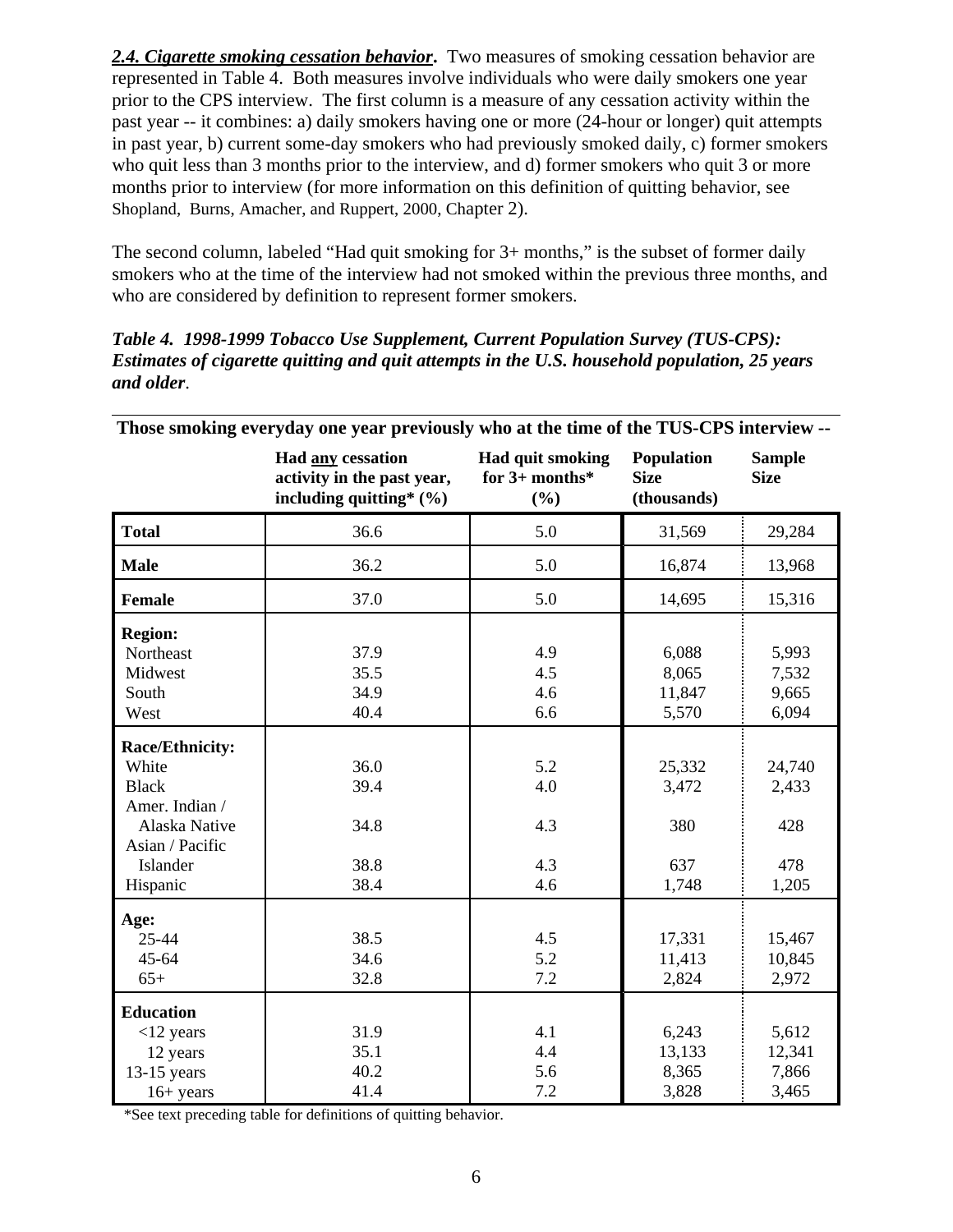#### **3. Technical notes for Tables 1-4.**

- a. Table 1 data are weighted for the sample design and for CPS Smoking Supplement nonresponse. Values in Tables 2 through 4 are weighted for the sample design and for Smoking Supplement self-response.
- b. Tabled values may not sum exactly to 100% due to rounding error.
- c. Standard errors and confidence intervals are omitted; these may be derived by consulting tabled values contained in the Source and Accuracy Statement (Attachment 17) of the technical documentation for TUS-CPS data that is available from the Census Bureau.
- d. Region: Northeast = Connecticut, Maine, Massachusetts, New Hampshire, New Jersey, New York, Pennsylvania, Rhode Island, Vermont; Midwest = Illinois, Indiana, Iowa, Kansas, Michigan, Minnesota, Missouri, Nebraska, North Dakota, Ohio, South Dakota, Wisconsin; South = Alabama, Arkansas, Delaware, District of Columbia, Florida, Georgia, Kentucky, Louisiana, Maryland, Mississippi, North Carolina, Oklahoma, South Carolina, Tennessee, Texas, Virginia, West Virginia; West = Alaska, Arizona, California, Colorado, Hawaii, Idaho, Montana, Nevada, New Mexico, Oregon, Utah, Washington, Wyoming
- e. White = White/Non-Hispanic; Black = Black/Non-Hispanic

#### **4. Additional reports based on TUS-CPS data**

Centers for Disease Control and Prevention. State Tobacco Control Highlights– 1999. Atlanta: Centers for Disease Control and Prevention, National Center for Chronic Disease Prevention and Health Promotion, Office on Smoking and Health. CDC Publication No. 099-5621, 1999.

Cummings KM, Shopland DR. Trends in smoking initiation among adolescents and young adults--United States, 1980-1989. *MMWR*, 44(28): 521-525, 1995.

Farkas AJ, Gilpin EA, Distefan JM, Pierce JP. The effects of household and workplace smoking restrictions on quitting behaviours. *Tobacco Control*; 8:261-265, 1999.

Farrelly MC, Evans WN, Sfekas, AES. The impact of workplace smoking bans: results from a national survey. *Tobacco Control*; 8:272-277, 1999.

Gerlach KK, Shopland DR, Hartman AM, Gibson JT, Pechacek TF. Workplace smoking policies in the United States: results from a national survey of over 100,000 workers. *Tobacco Control;* 6:199-206, 1997.